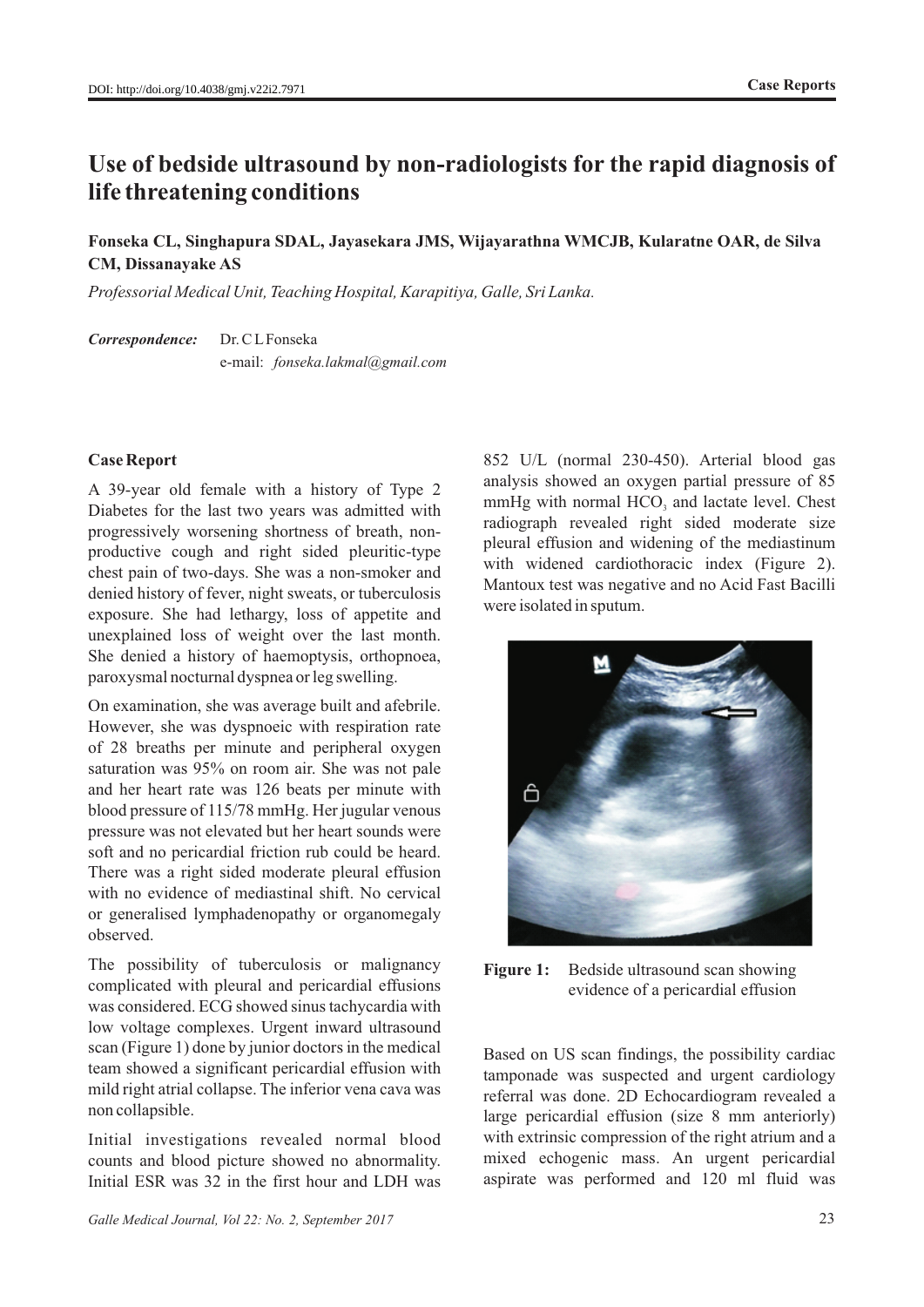removed. Pericardial sheath was kept in-situ in order to aspirate the rapidly filling effusion. Pericardial and pleural aspirates were blood stained and had negative cultures and showed no malignant cells. CECT chest and abdomen revealed an anterior mediastinal mass, most likely a non-Hodgkin's lymphoma (Figure 3). Mediastinal biopsy confirmed the diagnosis of high grade Non-Hodgkin's Lymphoma (NHL) and the patient was referred for chemotherapy and oncology follow-up.



**Figure 2:** Chest radiograph showing right sided moderate pleural effusion with wide mediastinum



**Figure 3:** CECT Chest showing a heterogenous anterior mediastinal mass

### **Discussion**

In lymphoma, either non-Hodgkin's or Hodgkin's, the frequency of pleural effusion is around 20-30%, and the involvement of peritoneal and pericardial cavities is usually uncommon (1). But, in advanced stage III and IV NHL patients, echocardiographic examination has revealed the presence of pericardial effusion in nearly half of patients (2). Pericardial effusion due to a malignant anterior mediastinal mass could occur due to direct invasion of the pericardium and / or haematogenous spread. Signs of cardiac tamponade are late, hence, the diagnosis of this potentially fatal condition, should be confirmed by echocardiography based on subtle clinical signs. Cardiac tamponade may occur before significant clinical signs develop. Therefore, an early echocardiography on clinical suspicion should be done to detect early 'compensated' stage of pericardial effusions (4).

In ward ultrasound scan facility is not uniformly available in all hospitals in Sri Lanka and introduced only recently in tertiary care hospitals to facilitate early detection of plasma leakage in dengue patients.Bedside ultrasound can play a crucial role in early diagnosis of certain other life threatening conditions. In our patient, the critical pericardial effusion was detected by bedside ultrasound scanning performed by junior doctors who had no formal training on radiology. This early detection led to rapid diagnosis and referral for pericardial aspiration.

There are many reports where bedside ultrasonography has been used in screening and diagnosis of a multitude of diseases. Farsi D *et al*, suggested that cardiac ultrasound by trained emergency medicine residents is comparable to echocardiography performed by cardiologists and it could be used as a reliable tool and screening test for initial testing of patients suspected of cardiac abnormalities in the acute setting (5). Two nonrandomized studies concluded that non-radiologist doctors could use of portable ultrasonography, effectively, in musculoskeletal disorders after a short training session (6, 7). This shows that bedside ultrasonography would be widely used especially in emergencies.